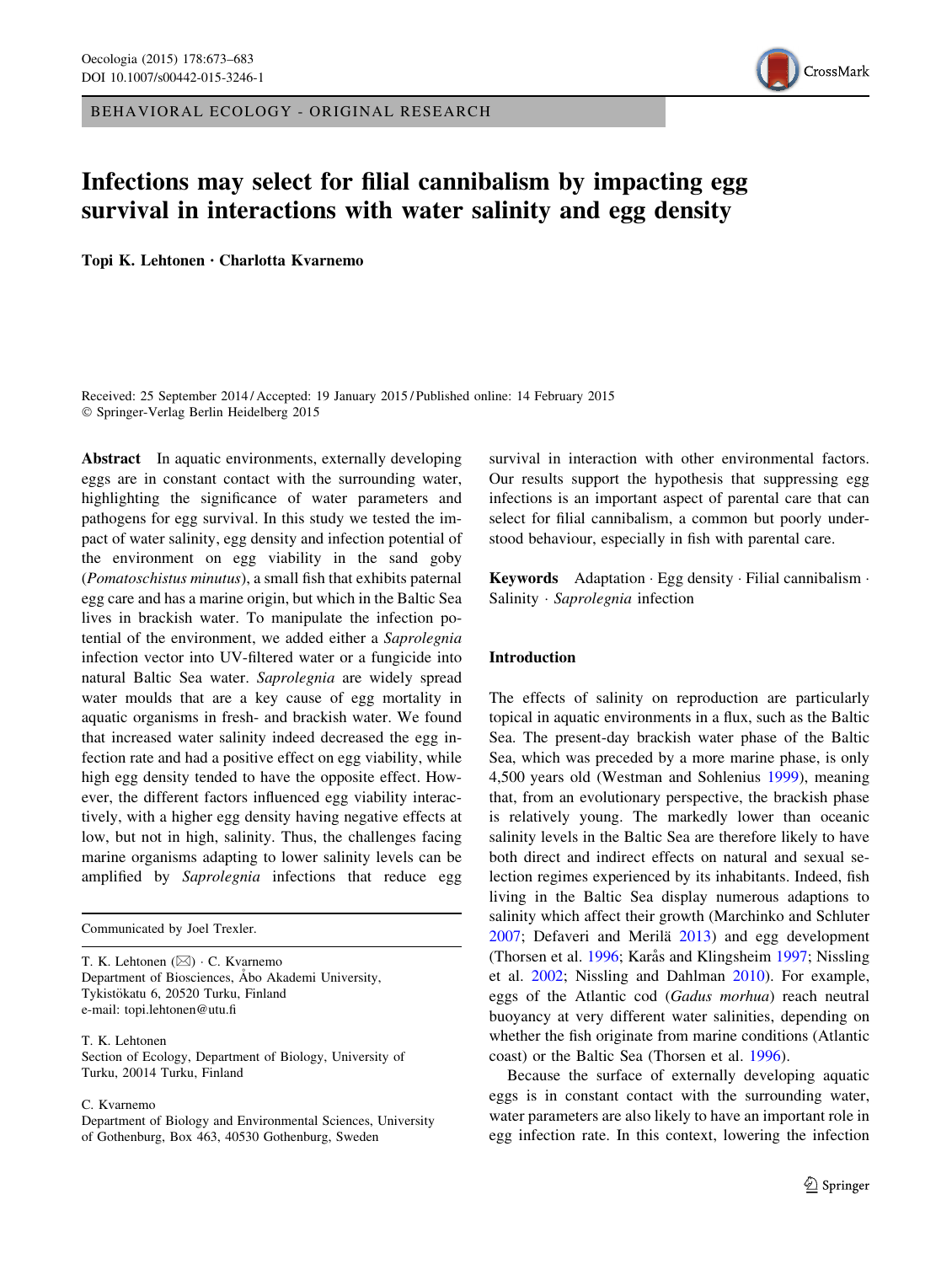risk in the offspring's immediate environment is an important component of parental care in both aquatic and terrestrial habitats. Some bird species, for example, are known to incorporate antiparasitic fungal or vegetative material into their nests (Wimberger [1984](#page-10-0); Clark and Ma-son [1985\)](#page-8-0). Females of the European earwig (*Forficula au*ricularia), in turn, attend to their egg clutches in burrows in the soil, spending an increasing amount of time on grooming as a response to increasing exposure to mould (Boos et al. [2014\)](#page-8-0). Although relatively little is known about the interplay between parental care, microbial infections and egg viability in fish and other aquatic organisms (Knouft et al. [2003](#page-9-0)), the role of parental care in the avoidance of infections is potentially important in these species also. In species that normally provide care, unguarded eggs are known to become heavily invaded by water moulds or other microbes (Winn [1958](#page-10-0); Brown and Clotfelter [2012](#page-8-0)). Parental activities that may reduce the rate of microbial infections on fish eggs include stirring of the water by rhythmic movements (e.g. fanning; Côté and Gross  $1993$ ; St Mary et al. [2004](#page-10-0)), body excretions (e.g. mucus or foam; Knouft et al. [2003](#page-9-0); Giacomello et al. [2008;](#page-9-0) Little et al. [2008;](#page-9-0) Brown and Clotfelter [2012](#page-8-0)) and selective removal or eating of infected eggs (Winn [1958;](#page-10-0) Sargent [1992\)](#page-10-0). Thus, pathogen control may be an important driver of filial cannibalism (i.e. parents eating some of their own young), a relatively common but poorly understood behaviour in fish with parental care (Rohwer [1978;](#page-10-0) Sargent [1992;](#page-10-0) Kraak [1996](#page-9-0)).

One particularly wide-spread group of pathogens that impacts the viability of eggs of fish and other aquatic organism is the oomycetes (water moulds) of the genus Saprolegnia. Saprolegnia water moulds affect both wild and farmed populations of aquatic organisms (Kitancharoen et al. [1997;](#page-9-0) Lategan et al. [2004;](#page-9-0) van West [2006](#page-10-0); Fernández-Benéitez et al. [2011](#page-9-0)), being globally second only to bacterial diseases in terms of inflicting losses to aquaculture (Hussein and Hatai [2002](#page-9-0); van West [2006](#page-10-0)). Saprolegnia water moulds are most commonly encountered in freshwater, although they can also be found in estuaries and brackish bodies of water (Padgett [1978;](#page-10-0) van West [2006\)](#page-10-0). They are known to be sensitive to high salinity levels, to such an extent that sodium chloride baths are often used as an antifungal measure in egg hatcheries and tanks of fish hobbyists (Taylor and Bailey [1979;](#page-10-0) Edgell et al. [1993;](#page-9-0) Marking et al. [1994](#page-9-0); Schreier et al. [1996;](#page-10-0) Racha et al. [2004](#page-10-0)). Indeed, the addition of sodium chloride has been found to increase hatching success of eggs of salmonids and other aquatic organisms reproducing in brackish or freshwater (Edgell et al. [1993;](#page-9-0) Marking et al. [1994;](#page-9-0) Schreier et al. [1996](#page-10-0); St Mary et al. [2004](#page-10-0)). However, the relationship between salinity and egg survival is not straightforward, with lower doses of or shorter exposure times to sodium chloride sometimes being ineffective in controlling the growth of Saprolegnia and other microbes (Edgell et al. [1993;](#page-9-0) Celada et al. [2004](#page-8-0)), while high salt concentrations can damage eggs that normally develop in lower salinities (Chatto [1979;](#page-8-0) Gerking and Lee [1980](#page-9-0); Karås and Klingsheim [1997](#page-9-0); Rasowo et al. [2007\)](#page-10-0).

In this study, we assessed the effects of salinity on eggs of a Baltic population of the sand goby (Pomatoschistus minutus), a small marine fish with paternal egg care. The sand goby is a particularly apt model species for our study for several reasons. First, the background information on its reproduction is extensive and continuously increasing (reviewed in Forsgren [1999](#page-9-0); Lehtonen [2012](#page-9-0)). Second, the species is widespread and occurs in a range of environments and salinity levels, with northern parts of the Baltic Sea representing the low end of its salinity range (Miller [1986](#page-9-0); details on its occurrence in the Mediterranean Sea: Bouchereau and Guelorget [1997](#page-8-0); Atlantic Ocean: Fonds [1973](#page-9-0); Hesthagen [1977;](#page-9-0) Baltic Sea: Jansson et al. [1985](#page-9-0); Zander [1990](#page-10-0); Sundell [1994\)](#page-10-0). Interestingly, the results of an earlier study suggest that although eggs of gobies from a marine environment develop normally in a relatively wide range of salinities, they encounter difficulties in salinities that correspond to the conditions of the Northern Baltic Sea (Fonds and Van Buurt [1974\)](#page-9-0). Third, even close to the edge of its wide distribution range, the sand goby is the most numerous littoral fish species in many parts of the Baltic Sea (Jansson et al. [1985](#page-9-0); Sundell [1994\)](#page-10-0). Finally, the lower salinity levels in the Northern Baltic Sea affect the reproduction of sand gobies in multiple ways. For example, many of the marine egg predators of sand gobies do not live in the areas of low salinity, thereby allowing sand gobies to use habitats that they do not use for reproduction elsewhere, presumably due to the removal of pressure from egg predators (Lehtonen and Lindström [2004](#page-9-0); Järvi-Laturi et al. [2008](#page-9-0)). In contrast, the lower salinity levels in the Baltic Sea are likely to increase the risk of microbial egg infection (especially Saprolegnia). Furthermore, the availability of mussel shells, important nesting resources of sand gobies, is low in the Northern Baltic Sea, probably due to the low salinity levels (Forsgren et al. [1996;](#page-9-0) Lehtonen and Lind-ström [2004;](#page-9-0) Singer et al. [2006;](#page-10-0) Wong et al. [2008\)](#page-10-0). Nesting resources are therefore typically smaller and less numerous in the Baltic Sea (Forsgren et al. [1996\)](#page-9-0), potentially resulting in denser egg masses, which, in turn, may benefit egg pathogens even further. Indeed, in addition to the physiological effects of low salinity, Saprolegnia and other microbes can potentially play a large role in reproduction of sand gobies and other species with parental care in the Baltic Sea and other brackish waters, such as estuaries. However, to date the interactions between low salinity levels, pathogen infections and egg success are underexplored, particularly in species that exhibit parental care. The aim of our study was to address this gap in current knowledge.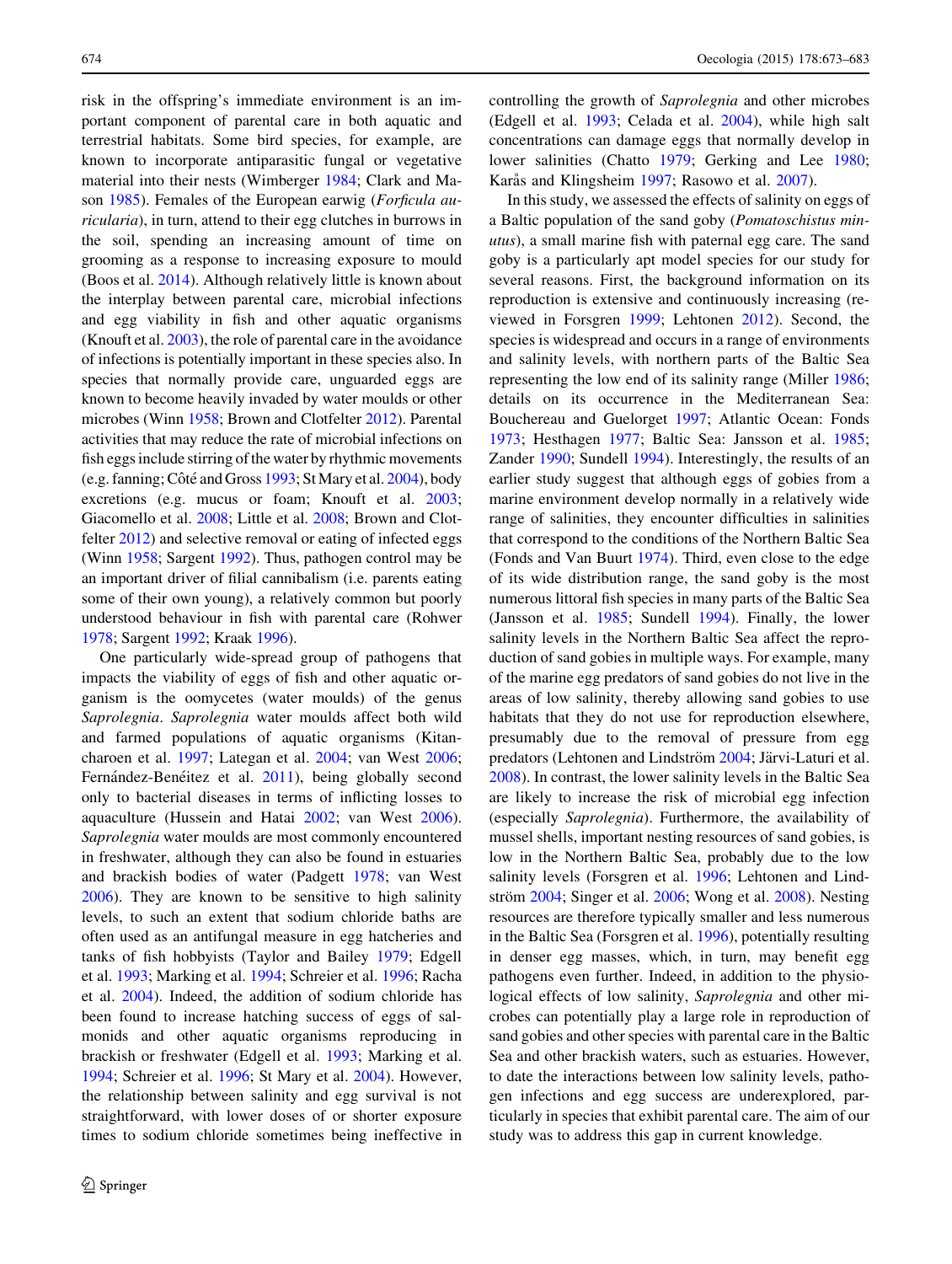#### Materials and methods

The study was carried out during the 2013 breeding season of the sand goby at the Tvärminne Zoological Station on the Finnish coast of the Baltic Sea (59°50.7'N, 23°15.0'E). Sand gobies were collected using a hand trawl near the field station and maintained in separate-sex aquariums (approx. 100 l) containing natural brackish water (salinity 5.5–6 ppt) that was pumped from the sea through the aquariums using a flow-through system. For the experiments, a male was placed in a flow-through tank measuring  $70 \times 25$  cm (bottom area), with the water depth set to approximately 25 cm. Each tank had a 4-cm layer of fine sand and half a clay flowerpot (diameter 6.5 cm) as a nesting resource. The inner surface of the pot was lined with a piece of transparent plastic film that had been cut to fit the shape of the pot. Male sand gobies build nests by first piling sand on top of a nesting resource and then excavating under it, leaving a single narrow opening (see Japoshvili et al. [2012](#page-9-0)). After the male had completed nest-building, we added a female ripe with eggs to the tank. The female was removed from the tank after she had laid her eggs in a mono-layer on the film in the nest.

We carried out two experiments in which we adopted slightly different approaches to assess the impact of multiple factors on egg viability (see section ''[Response](#page-3-0) [variables](#page-3-0)''). In both experiments, we controlled for potential effects of male care effort by rearing the eggs artificially. To this end, 12–24 h after the female had laid her eggs, we removed the transparent film with the egg batch from the tank. Using scissors which had been cleaned with ethanol and then wiped dry, we then cut the film into 12 strips, with each strip containing approximately the same number of eggs. Eggs on each piece of film were then photographed. Six of the 12 strips were used in experiment 1 and the other six in experiment 2. The strips with eggs were placed on petri dishes (diameter 90 mm) in an incubator for 7 days at a constant temperature of 15 °C. This time frame was chosen because it was long enough for eye-spots to develop in all eggs that had been alive up to a late stage of development, while also short enough not to result in eggs hatching before the end of the experiment (a few hatched following handling at the end of the experiment) (Fonds and Van Buurt [1974](#page-9-0); Kvarnemo [1994;](#page-9-0) Lehtonen [2012;](#page-9-0) personal observations in 2013 and 2014).

Experiment 1: Saprolegnia exposure and water salinity treatments

In experiment 1, we manipulated exposure to Saprolegnia water moulds to test egg success in relation to infections, water salinity and egg density. For egg incubation we used natural water that, after having been pumped from a nearby bay, was sterilised with UV irradiation (ASTRA UV-C 11 W; AstraZeneca, London, UK) using a very slow (approx. 1 l/min) water flow to maximise the effect of the irradiation. UV irradiation does not change water parameters or produce harmful by-products, while it has been found to be efficient in reducing microbial counts in water (Heikkinen et al. [2013](#page-9-0)). We had two categorical treatment classes: 'Saprolegnia infection' with two treatment levels (infected and control) and 'salinity' with three treatment levels (low, medium and high, see below for values), resulting in a  $2 \times 3$  design. One strip from each egg batch (see above) was used in each of the six  $(2 \times 3)$  categorical treatments. In addition, we assessed the effect of egg density (see below).

Saprolegnia used for manipulating the level of infection had first been collected from naturally infected sand goby eggs, and the innocula were then cultured in petri plates containing half-strength Emerson YpSs agar with yeast extract, at 25 °C. Boiled hemp seeds were placed on the culture plates for about 3 days before being used as vectors in the infection treatment. Two of the infected seeds were then placed in a petri dish with goby eggs for the first 24 h, after which the seeds were removed. In the control treatment, two non-infected hemp seeds were similarly added to each petri dish (Sagvik et al. [2008\)](#page-10-0).

In the low salinity treatment, goby eggs were incubated in an unmanipulated salinity of approximately 6 ppt (see below). Medium salinity level was created by adding a commercially available sea salt mix for aquarium use ('Instant Ocean'; Spectrum Brands Inc., Middleton, WI) at 6 g/l of UV-irradiated seawater. In the high salinity treatment, 12 g salt mix/l UV-irradiated seawater was added. It should be noted that the salt mix was likely to contain some moisture (i.e. water) due to its high absorbing capacity. The amount of water in each petri dish was set at a depth of 2 cm and changed daily, without renewing the initial infection manipulations. Salinity of the water in the petri dishes was monitored at six haphazardly chosen occasions during the course of the experiment. Right after the water on a petri dish had been changed, the three salinity levels [mean  $\pm$  standard error (SE)] were 5.77  $\pm$  0.06 ppt (low treatment level),  $11.2 \pm 0.1$  (medium treatment level) and  $16.2 \pm 0.1$  ppt (high treatment level),  $N = 6$ ; due to evaporation, salinity levels right before a water change were higher for each treatment level  $(8.02 \pm 0.24$  ppt,  $15.9 \pm 0.4$  ppt and  $22.5 \pm 0.7$  ppt, respectively.

After the 7-day incubation period, eggs were photographed a second time and inspected visually. Egg density was later assessed from these photographs using the Sigma Scan Pro 5.0 software (Systat Software Inc., San Jose, CA). The diameters of ten haphazardly chosen eggs per each piece of film were first measured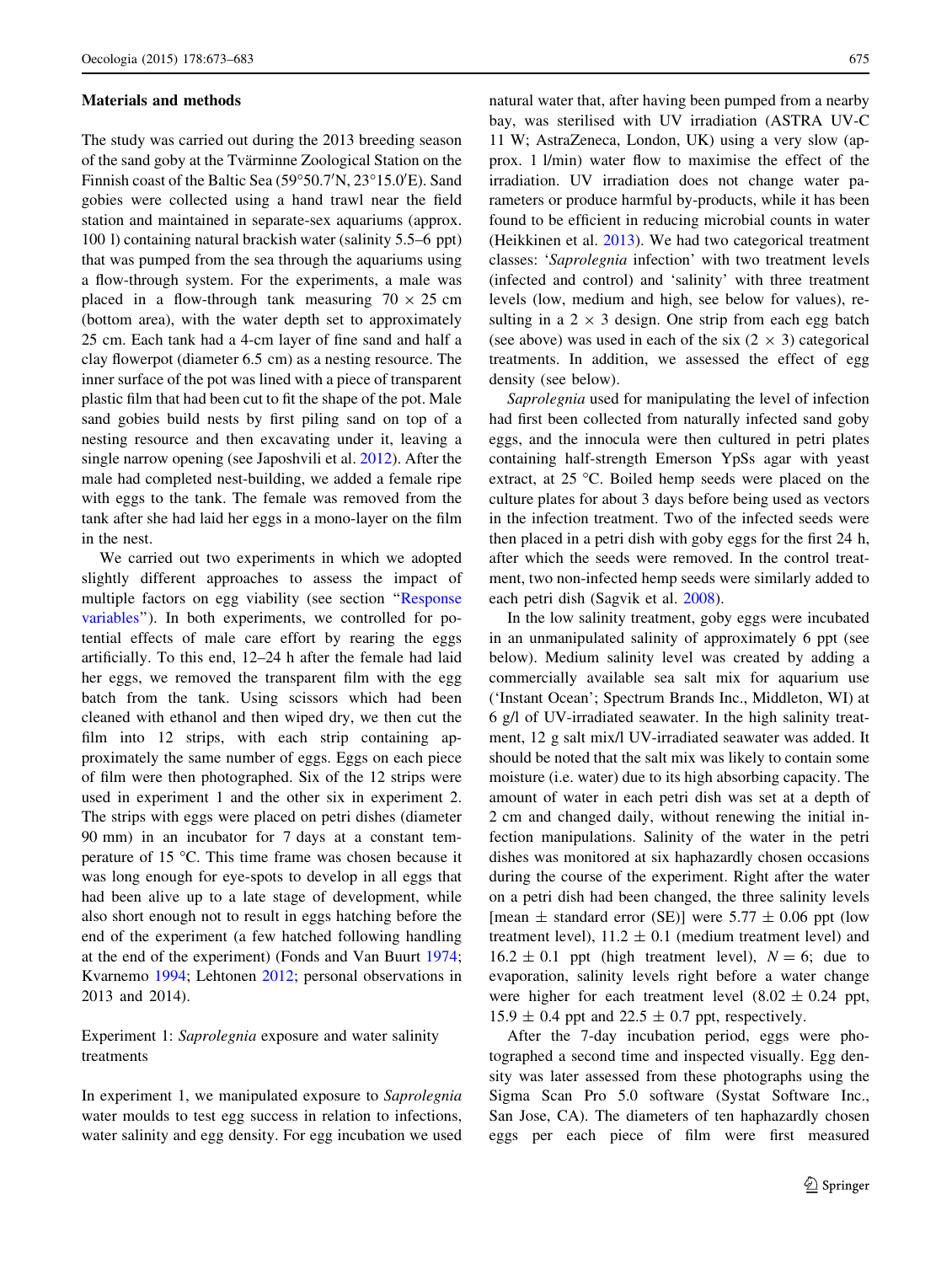<span id="page-3-0"></span>(two measurements per egg, with an angle of  $90^\circ$  between the two diameters), and the average of these measurements was used as a scaling unit for egg density on that particular piece of film. Hence, an egg density value of 1 means that the eggs were packed as tightly as possible in a monolayer, while lower values indicate lower densities.

The experiment was repeated with 16 batches of sand goby eggs, providing  $16 \times 6 = 96$  replicates for the analyses.

# Experiment 2: fungicide and water salinity treatments

In experiment 2 we inhibited growth of Saprolegnia and other microbial egg pathogens to investigate the relationship between water salinity, egg density, pathogen infections and egg viability. The  $2 \times 3$  design of experiment 2 was the same as that of experiment 1, with identical three levels of salinity. However, in contrast to experiment 1, eggs were not experimentally infected with Saprolegnia and water was not UV-irradiated. Rather, the experiment involved a fungicide treatment at two levels: a control and a fungicide addition. The fungicide used, Protozin (Waterlife Research Ind. Ltd, Longford, UK), is a widely available product and was used following the manufacturer's recommended dose. This fungicide was developed especially for home aquarium use and is commonly applied as a precautionary measure to avoid microbial infections on both adult fish and their eggs in fresh- and brackish water (personal observations; see also Rushbrook and Barber [2008\)](#page-10-0). Experiment 2 was replicated using subsets of the same 16 egg batches as used in experiment 1, providing  $16 \times 6 = 96$  replicates.

## Response variables

In both experiments we had the following three response variables: (A) the proportion of eggs that developed up to the 'eye-spot' stage; (B) the proportion of eggs that appeared to be healthy, i.e. were not damaged and/or infected; (C) the binomial outcome of whether or not Saprolegnia hyphae (filaments) were found growing on any of the eggs in a replicate. For response variable (A), we counted the total number of eggs from the photograph that was taken at the end of each trial. The same photograph was also used for counting the number of eggs that had developed up to the 'eye-spot' stage, and the starting phase egg photograph acted only as a back-up. Here, the presence of two visible 'eye-spots' at the end of the experiment was used as an indicator of the egg having successfully developed up to an advanced stage. To estimate response variable (B), we again used the counts of the total number of eggs in each replicate. At the end of the replicate, we also visually estimated the percentage of eggs that appeared to be infected or otherwise had an unhealthy appearance, presumably due to pathogen infection, oxygen shortage, carbon dioxide overdose and/or osmotic stress. While these percentages are used in the figures, for the analyses, we used the combination of the total number of eggs and our percentage estimate to calculate (approximately) the number of eggs that appeared to be healthy (versus infected/damaged) in each replicate. Note that it was possible for an egg that was categorised as 'infected' at the end of the experiment to have developed up to the eye-spot stage. Lastly, at the final visual assessment, we also checked for response variable (C)—the presence of Saprolegnia hyphae growing on the eggs. If any Saprolegnia hyphae were seen, the replicate was given the value '1' and if no Saprolegnia filaments were seen, the value '0'.

#### Statistical analyses

In both experiments, our analyses involved the above-described three response variables (A, B, C), that were analysed separately. For the proportional variables, (A) and (B), the numbers of eggs with the two different states [eyespots vs. no eye-spots in (A), and healthy vs. infected in (B)] were combined into a single independent variable for these analyses. In experiment 1, we applied a generalised mixed model (GMM) for each response variable, with the Saprolegnia infection treatment (control vs. infected), salinity level (three levels) and egg density as fixed effects and—to account for any quality variation among the egg batches—egg batch ID as a random effect. We initially used a binomial distribution with Logit Link function, appropriate for both proportional (A, B) and binomial (C) response variables (Zuur et al. [2013](#page-10-0)). However, for response variables A and B, our initial models were found to be overdispersed (see, for example, Zuur et al. [2013](#page-10-0)), and we therefore translated these to log-normal-Poisson models by including an individual-level random variable into each of these models (Elston et al. [2001\)](#page-9-0). In all cases, we assessed, using  $\chi^2$ -tests (with  $p > 0.05$  as the cutting point), whether a particular model could be simplified by refitting it without its least significant, highest order interaction term. For clarity, any significant interaction effects were then further investigated by using simple statistics (rank correlations and Mann–Whitney U tests). Here, as well as in our visual presentations, the numbers of eggs in the two 'state categories' (see above) were reduced into simple values of proportion.

The analyses in experiment 2 were similar to those just described except that in the place of the Saprolegnia infection treatment we had the fungicide treatment (control vs. treated). We used R 3.0.2 software (R Development Core Team [2013](#page-10-0)) for the analyses and 'lme4' statistical package for running the GMMs.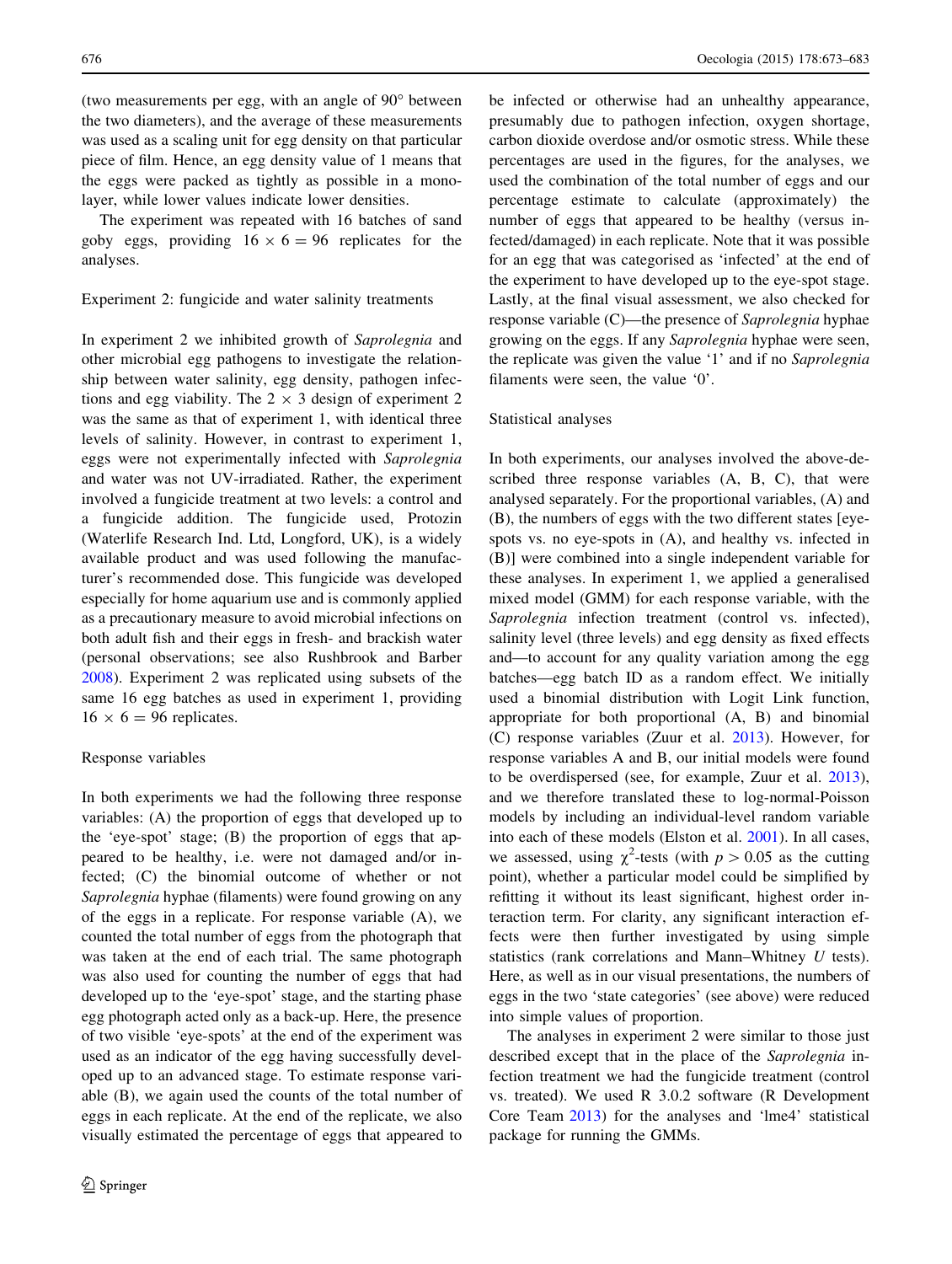#### <span id="page-4-0"></span>**Results**

# Experiment 1

The mean survival of eggs up to the eye-spot stage varied between 7.0 % for infected eggs in the low salinity water condition and 39 % for non-infected (i.e. control) eggs in the high salinity water condition (Fig. 1). When a GMM was applied to assess egg development up to the eye-spot stage, a stepwise simplification procedure revealed that all interaction terms were non-significant  $(p > 0.05)$ ; these were consequently removed from the model. The effect of egg density was non-significant ( $\chi^2 = 2.784$ ,  $df = 1$ ,  $p = 0.095$ ) and it too was removed from the model. The final model showed that the presence of the infection vector (two Saprolegnia-infected hemp seeds) had a significant negative effect on egg survival up to the eye-spot stage  $(z = 2.128, p = 0.033)$ , whereas higher water salinity levels had a positive effect (low vs. medium level:  $z = 7.175$ ,  $p < 0.001$ ; medium vs. high:  $z = 2.918$ ,  $p = 0.004$ ) (Fig. 1).

For the proportion of eggs that appeared 'healthy' (i.e. not visibly infected or damaged), we found a significant interaction between salinity and egg density ( $\chi^2 = 11.01$ ,  $df = 2$ ,  $p = 0.004$ ) and a negative effect of infection treatment on the proportion of healthy eggs ( $z = 2.092$ ,  $p = 0.036$ ) (Fig. 2a). The significant salinity  $\times$  density interaction was due to the fact that increasing density had a negative effect on the proportion of healthy-looking eggs in the low-level salinity treatment (Spearman's rank correlation,  $\rho = -0.447$ ,  $n = 32$ ,  $p = 0.010$ ) but not in the



Fig. 1 The percentage of eggs which developed up to the eye-spot stage at the end of experiment 1 ( $n = 16$  for each box). White boxes control treatment, grey boxes Saprolegnia infection treatment. Low, medium, and high refer to the three salinity treatments. Horizontal line within box the mean, horizontal box margins standard errors (SE), whiskers standard deviations (SD)

medium-level salinity condition (Spearman's rank correlation,  $\rho = -0.047$ ,  $n = 32$ ,  $p = 0.80$  or the high-level salinity condition (Spearman's rank correlation,  $\rho = -0.036$ ,  $n = 32$ ,  $p = 0.84$ ). Hence, the negative effect of low salinity on the proportion of healthy-looking eggs was even more pronounced at high egg density than at low egg density (Fig. 2b).

Finally, when we assessed the presence of visible Saprolegnia filaments, we found significant interactions both between infection treatment and salinity  $(\chi^2 = 10.44, df = 2, p = 0.005)$ , and between infection treatment and egg density ( $\chi^2 = 5.046$ ,  $df = 1$ ,  $p = 0.025$ . In particular, the infection treatment



Fig. 2 The percentage of eggs that in a visual inspection seemed not to be infected or damaged in experiment 1. a White boxes the control treatment, grey boxes the Saprolegnia infection treatment ( $n = 16$  for each box). Horizontal line within box the mean, horizontal margins of box SE, whiskers SD. b White circles/dotted trend line low salinity treatment, grey triangles/dashed trendline medium salinity treatment, black squares/solid trendline high salinity treatment ( $n = 32$  for each salinity level)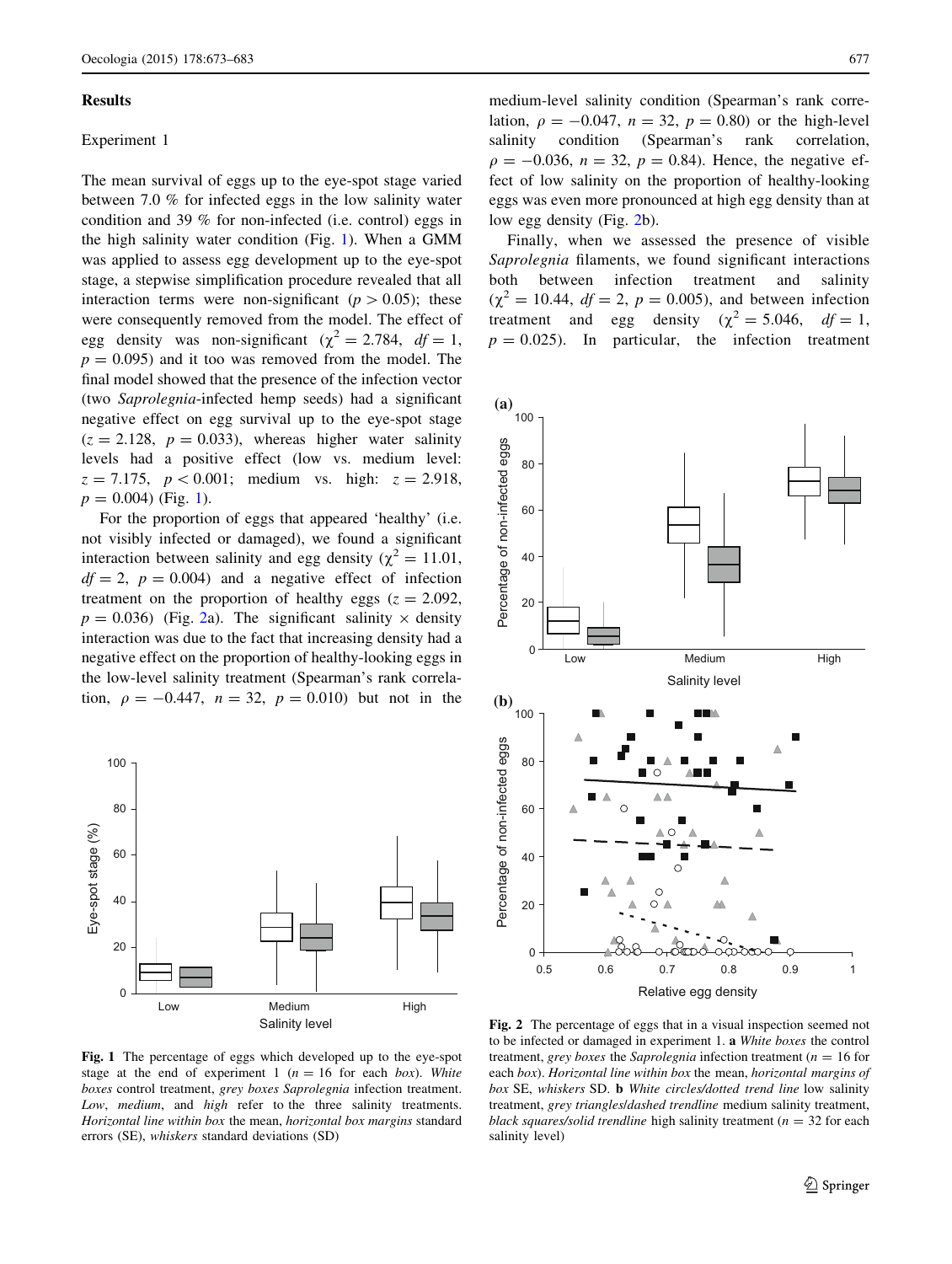<span id="page-5-0"></span>Fig. 3 Replicates with and without visible signs of Saprolegnia infection in experiment 1. a Percentage of replicates in which Saprolegnia was recorded. White bars control treatment, grey bars Saprolegnia infection treatment ( $n = 16$  for each *bar*). b Each replicate of the Saprolegnia infection treatment in relation to egg density  $(n = 48)$ . c Replicates of the control treatment ( $n = 48$ )



0.5 0.6 0.7 0.8 0.9 1 Relative egg density

significantly increased the frequency of replicates with visible signs of Saprolegnia hyphae in the medium-level salinity treatment ( $z = 2.078$ ,  $p = 0.038$ ) but not in the two other salinity levels (low:  $z = 0.23$ ,  $p = 0.82$ ; high:  $z = 0$ ,  $p = 1.0$ ) (Fig. 3a). Furthermore, egg density increased the frequency of replicates with visible signs of Saprolegnia hyphae in the infection treatment  $(z = 2.082, p = 0.037)$  (Fig. 3b) but not in the control treatment ( $z = 0.050$ ,  $p = 0.96$ ) (Fig. 3c).

Visible *Saprolegnia*(% of replicates)

Visible Saprolegnia(% of replicates)

# Experiment 2

In this experiment, the average proportion of eggs that developed up to the eye-spot stage varied between 10 % in the control treatment at the low-salinity condition and 43 % in the fungicide treatment at the high-salinity condition (Fig. [4](#page-6-0)a). Here, we found a significant interaction between salinity level and egg density ( $\chi^2 = 7.475$ ,  $df = 2$ ,  $p = 0.024$ . Furthermore, the fungicide supplement increased the proportion of eggs that reached the eye-spot stage  $(z = 4.197, p < 0.001)$  (Fig. [4a](#page-6-0)). The significant salinity level  $\times$  egg density interaction was driven by density having a significant negative effect on egg development up to the eye-spot stage at low (Spearman's rank correlation,  $\rho = -0.4015$ ,  $n = 32$ ,  $p = 0.023$  and medium (Spearman's rank correlation,  $\rho = -0.5740$ ,  $n = 32$ ,  $p < 0.001$ ) salinities, but not at the high salinity treatment (Spearman's rank correlation,  $\rho = -0.217$ ,  $n = 32$ ;  $p = 0.23$ ). In other words, the effect of egg density on egg survival until the eye-spot stage depended on the salinity level (Fig. [4b](#page-6-0)).

When assessing the proportion of eggs that looked healthy, we found significant interactions between salinity level and fungicide treatment ( $\chi^2 = 6.057$ ,  $df = 2$ ,  $p = 0.048$ , and between salinity level and density  $\left(\chi^2 = 19.18, df = 2, p < 0.001\right)$ . Further analyses revealed that the fungicide increased the proportion of healthylooking eggs at low (Mann–Whitney,  $W = 175$ ,  $n_1 = n_2 = 16$ ,  $p = 0.049$  and medium (Mann–Whitney,  $W = 202$ ,  $n_1 = n_2 = 16$ ,  $p = 0.006$ ) salinities, but not significantly in the high salinity treatment (Mann–Whitney,  $W = 171$ ,  $n_1 = n_2 = 16$ ,  $p = 0.11$ ) (Fig. [5](#page-6-0)a). Furthermore, increasing egg density was associated with a decreasing proportion of healthy eggs in the low salinity treatment (Spearman's rank correlation,  $\rho = -0.429$ ,  $n = 32$ ;  $p = 0.014$ ), whereas there was no significant relationship between egg density and the proportion of healthy eggs at medium (Spearman's rank correlation,  $\rho = -0.171$ ,  $n = 32$ ;  $p = 0.35$ ) or high salinities (Spearman's rank correlation,  $\rho = 0.154$ ,  $n = 32$ ;  $p = 0.40$ ).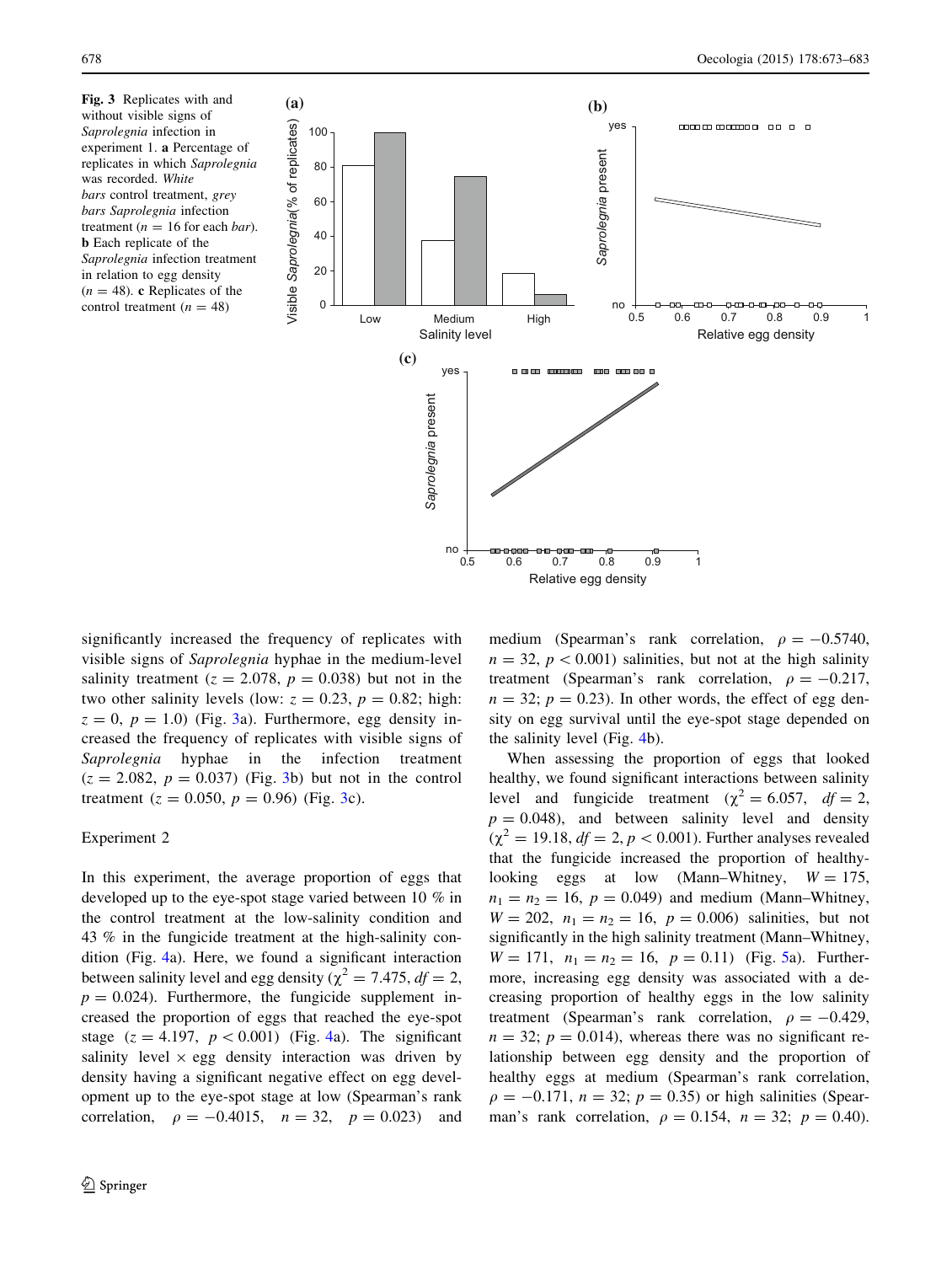<span id="page-6-0"></span>

Fig. 4 The percentage of eggs that had developed up to the eye-spot stage at the end of experiment 2. a White boxes control treatment, grey boxes fungicide treatment ( $n = 16$  for each box). Horizontal lines within box the mean, margins of box SE, whiskers SD. b White circles/dotted trendline low salinity treatment, grey triangles/dashed trendline medium salinity treatment, black squares/solid trendline high salinity treatment ( $n = 32$  for each salinity level)

This pattern also means that the low salinity level had a more clearly distinguishable negative effect on the proportion of healthy eggs when egg density was high than when it was low (Fig. 5b).

The analysis of the presence of Saprolegnia hyphae showed a significant interaction between salinity level and egg density ( $\chi^2 = 6.758$ ,  $df = 2$ ,  $p = 0.034$ ) and a significant negative effect of fungicide on Saprolegnia  $(z = -2.572, p = 0.010)$  (Fig. [6](#page-7-0)). Further analyses indicated that the significant interaction was driven by egg density having a significant positive effect on Saprolegnia occurrence at the low salinity level ( $z = 2.234$ ,  $p = 0.026$ ), but not at the medium ( $z = 0.458$ ,  $p = 0.65$ ) and high  $(z = 0.090, p = 0.93)$  salinity levels. Overall, Saprolegnia was more common the lower the level of salinity (Fig. [6](#page-7-0)).



 $\overline{C}$  $0 + 0.5$ 0.5 0.6 0.7 0.8 0.9 1 Relative egg density Fig. 5 The percentage of eggs in experiment 2 that in a visual inspection appeared not to be infected or damaged. a White boxes control treatment, grey boxes fungicide treatment ( $n = 16$  for each box). **b** White circles/dotted trendline low salinity treatment, grey triangles/dashed trendline medium salinity treatment, black

squares/solid trendline high salinity treatment ( $n = 32$  for each

#### Discussion

salinity level)

0

20

40

Percentage of non-infected eggs

Percentage of non-infected eggs

Percentage of non-infected eggs

Percentage of non-infected eggs

20

40

60

80

100

**(b)**

60

80

100

**(a)**

We found that water salinity, egg density and exposure to Saprolegnia infection together impacted the infection rate and general viability of sand goby eggs. In most of our analyses, increased salinity had a strong, positive effect on egg viability (Figs. [1](#page-4-0), [2,](#page-4-0) [3a](#page-5-0), 4a, 5a, [6\)](#page-7-0). A higher egg density, in turn, had a negative effect on egg success (Figs. [2b](#page-4-0), [3](#page-5-0)c, 4b, 5b), but only at the low and/or medium salinity levels and not at a high salinity (Figs. [2](#page-4-0)b, 4b, 5b). Furthermore, our manipulations of the infection potential of the environment—i.e. the presence of a direct Saprolegnia infection vector in experiment 1 and an infection inhibitor (fungicide) in experiment 2—not only influenced the observed Saprolegnia prevalence but also affected the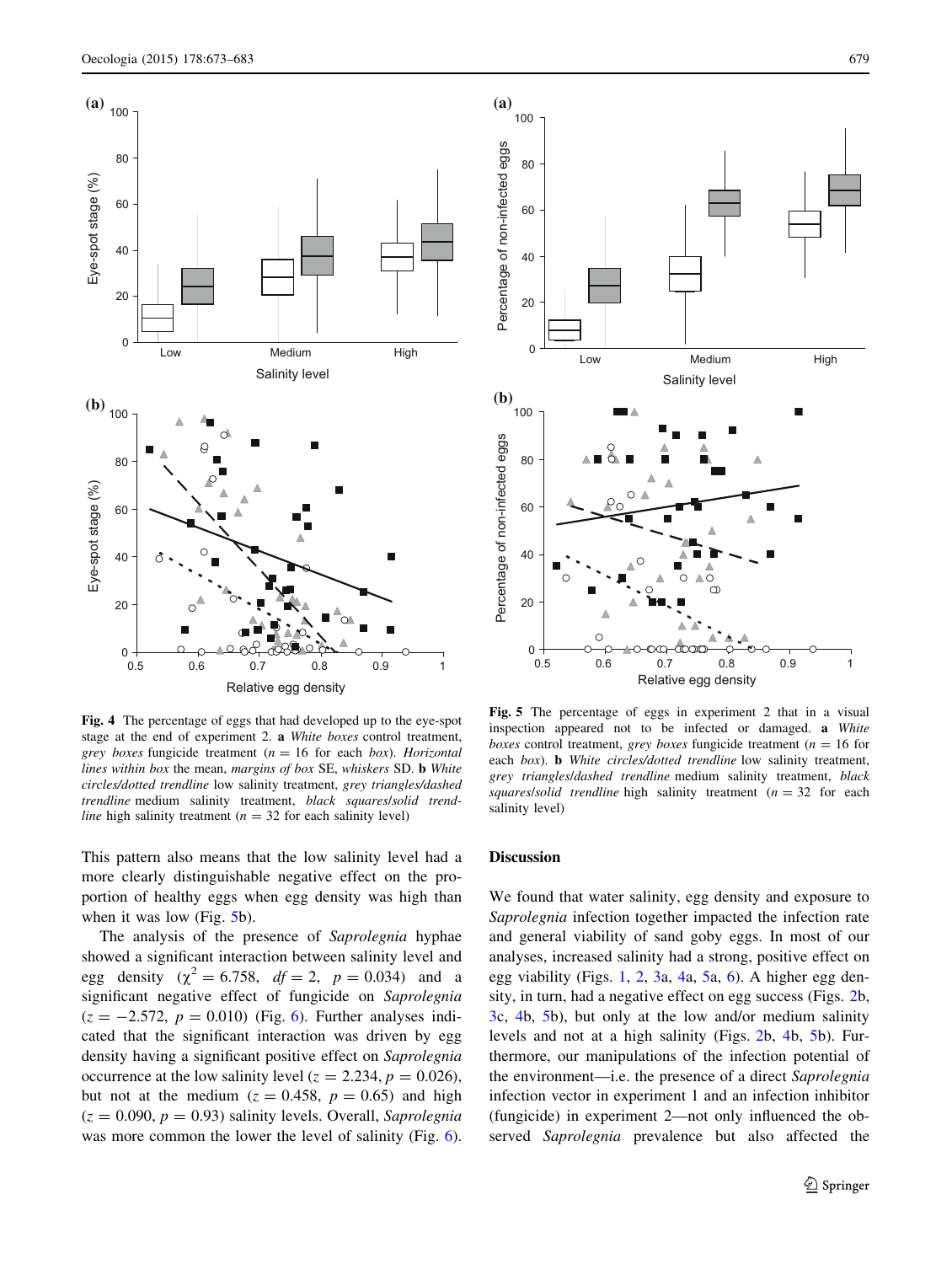<span id="page-7-0"></span>

Fig. 6 The percentage of replicates in experiment 2 with visible signs of Saprolegnia infection. White bars control treatment, grey *bars* fungicide treatment ( $n = 16$  for each *bar*). Low, *medium*, and high indicate the three salinity treatments

proportion of eggs that successfully developed up to the eye-spot stage. In particular, treatments with a higher level of Saprolegnia exposure resulted in a higher percentage of unhealthy ('infected') eggs and a lower egg survival (Figs. [1](#page-4-0), [2](#page-4-0)a, [3a](#page-5-0), [4](#page-6-0)a, [5a](#page-6-0), 6), with the magnitude of this effect being in some cases subject to the level of salinity (Figs. [3](#page-5-0)a, [5](#page-6-0)a). The exact pattern of these co-effects depended on the response variable, highlighting the complexity of the processes that define the egg infection rate and survival.

Despite the interplay between the different factors, our results suggest that growth of Saprolegnia (and other pathogens) played an important role in the observed density- and salinity-dependent variation in egg survival up to the eye-spot stage. Conditions that were less favourable for growth of Saprolegnia (and other infections) resulted in a higher survival. Indeed, sodium chloride's inhibitory effect on Saprolegnia growth provides a functional explanation for the improved egg survival up to the eye-spot stage with increased salinity. Interestingly, we also found that a high egg density was associated with both a high prevalence of Saprolegnia and a low percentage of egg survival in the low but not high salinity (with intermediate effects in the medium salinity). This finding is in line with those of previous studies which have demonstrated that Saprolegnia hyphae can suffocate and kill healthy eggs, but only when spreading from adjacent infected eggs (Smith et al. [1985](#page-10-0); Celada et al. [2004](#page-8-0); Rasowo et al. [2007;](#page-10-0) Thoen et al. [2011](#page-10-0)). Our result could also explain an apparent contradiction between two earlier studies that did (Klug et al. [2006](#page-9-0)) and did not (Norevik Andrén and Kvarnemo [2014\)](#page-10-0) find an increase in egg survival at lower egg densities. The former study was conducted under low salinity conditions of the Northern Baltic Sea and the latter on the west coast of

Sweden, where salinity is even higher than it was in the high salinity treatment of our study.

The findings of our study have a direct bearing on parental egg-care of fish in the Baltic Sea and other brackish bodies of water. Earlier studies on a pupfish species, the flagfish (Jordanella floridae), indicated a higher need for egg-care in lower salinities (St Mary et al. [2001,](#page-10-0) [2004\)](#page-10-0) and that nest-directed behaviours in general may have a relatively larger importance in such conditions (Hale [2008](#page-9-0)). Klug et al. [\(2006](#page-9-0)), in turn, suggested that their result of an increase in egg survival—and a decrease in filial cannibalism—with an experimental reduction of egg density was due to an improved oxygen environment for the less densely spaced eggs. However, similar to Lissåker et al. [\(2003](#page-9-0)), Klug et al. ([2006\)](#page-9-0) did not find an effect of experimentally reduced oxygen on the rate of egg survival or filial cannibalism. Indeed, our results provide an alternative (or additional) explanation to the lower egg survival and higher rate of filial cannibalism of dense egg batches, namely, Saprolegnia. In particular, conditions that reduce the growth of Saprolegnia also enhance egg survival, while the primary spreading mechanism of Saprolegnia to healthy eggs is hyphae growth from surrounding dead or damaged eggs (Smith et al. [1985](#page-10-0); Celada et al. [2004;](#page-8-0) Rasowo et al. [2007;](#page-10-0) Thoen et al. [2011\)](#page-10-0). Hence, a reduced density of eggs, either due to manipulation or cannibalism by the egg-tending male, should indeed inhibit the spread of Saprolegnia and other microbes, resulting in an increase in egg survival. In accordance with this interpretation, the overall rate of filial cannibalism in sand gobies seems to be lower on the Swedish west coast than on the Finnish coast of the Baltic Sea, with lower salinity conditions in the latter providing a more favourable environment for egg pathogens [Swedish west coast (Lindström [1998](#page-9-0); Lissåker et al. [2003;](#page-9-0) Lissåker and Svensson [2008](#page-9-0)) vs. Northern Baltic Sea (Pampoulie et al. [2004;](#page-10-0) Klug et al. [2006;](#page-9-0) Le-htonen and Lindström [2007;](#page-9-0) Järvi-Laturi et al. [2008](#page-9-0); Klug and Lindström [2008](#page-9-0); Chin-Baarstad et al. [2009](#page-8-0); Lehtonen [2012](#page-9-0)). Hence, our results support the suggestion by Sargent [\(1992](#page-10-0)) and Kraak [\(1996](#page-9-0)) that an important role of filial cannibalism is to control infections. However, more research on the rate of filial cannibalism in relation to, for example, egg density, Saprolegnia infections and infection inhibitors, such as water salinity, are needed to further investigate this underexplored hypothesis.

The stronger density-dependence of egg viability in low rather than high salinities may also influence patterns of egg-laying and hence sexual selection. For instance, a lower survival cost of high egg densities in more saline environments may increase the potential for male mating biases if selection against females to lay eggs in nests that already have relatively high egg densities is stronger in low salinity environments. Such salinity-dependent differences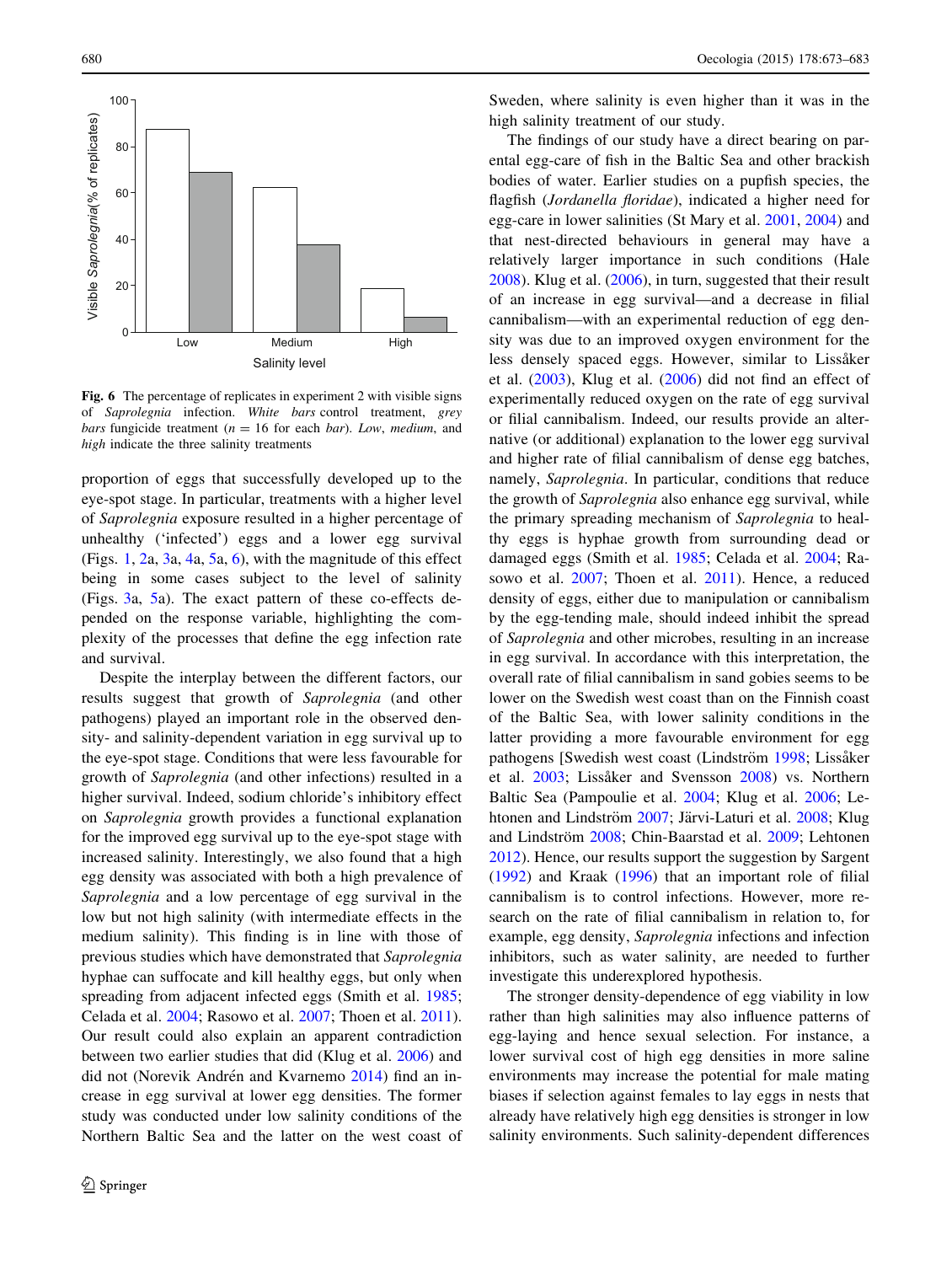<span id="page-8-0"></span>in the potential for mate monopolisation may therefore help to explain differences in sexual selection regimes across populations (see, for example, Forsgren et al. [1996](#page-9-0)). Note, however, that the patterns of egg-laying are also likely to be influenced by the salinity-dependent size distribution and availability of nesting resources (Forsgren et al. [1996](#page-9-0); Lehtonen and Lindström [2004](#page-9-0)). Furthermore, when given a choice between two nests for egg-laying, even sand goby females from the relatively high salinity environment of the Swedish west coast preferred the one with the smaller egg clutch (Norevik Andrén and Kvarnemo [2014\)](#page-10-0).

In our study, we assessed the influence of variation in egg density on egg success without direct density manipulations. Consequently, egg density in each replicate was determined by at least the following three factors: (1) the female's way of depositing her eggs onto the substratum, (2) the pattern of any filial cannibalism by the male before the eggs were removed from the nest and (3) the way we cut the egg batches into smaller subsets and then (haphazardly) distributed the subsets among the different treatments. Therefore, we cannot rule out the possibility that males could have had time to selectively cannibalise eggs, possibly resulting in a lower proportion of eggs with low viability in replicates that we found to have a low egg density. However, even though this possibility would indicate that egg density per se might not be as important as our results suggest, it would still support the importance of filial cannibalism in reducing egg infections.

It also remains possible that the higher egg survival in water of increased salinities was due to not only lower rates of Saprolegnia infections in those conditions but also to the marine origin of sand gobies. In particular, sand goby eggs may not be optimally adapted to develop in the lower salinities of the geologically young Baltic Sea. Even in that case, our results imply that, in addition to any physiological challenges, Saprolegnia infections are an important driver of selection pressure on marine fish (and other organisms) adapting to lower salinity levels, such as those found in the Baltic Sea. Similarly, eggs of freshwater fishes living in brackish waters are likely to experience different infection challenges than those in their original lake or riverine environments. These considerations are timely because salinity levels in the Baltic Sea have been decreasing during recent decades (reviewed in Nissling et al. [2006](#page-10-0); Neumann [2010](#page-9-0); Wikner and Andersson [2012](#page-10-0)) and are predicted to decrease even further in the future (Meier [2006;](#page-9-0) Neumann [2010](#page-9-0)). Such changes are likely to have a greater negative impact on fish than on pathogens, such as Saprolegnia, which not only benefit from decreased salinity levels but also have a high capacity to adapt to novel conditions, sometimes even opportunistically switching their feeding substrates (Thoen et al. [2011](#page-10-0)). It is therefore important to consider

microbial egg infections when trying to predict the effects of a salinity drop on the fauna of the Baltic Sea. Our results suggest that increased rates of Saprolegnia infections can cause major difficulties to species of marine origin in reduced salinities.

Author contribution statement CK conceived the experiments with TKL providing input on design details and response variables. TKL performed the experiments and analysed the data. TKL wrote the manuscript with CK providing edits and advice.

Acknowledgements We thank Anniina Saarinen, Emilie Suominen and Jolanda Linsén for their invaluable help with maintaining the fish and their eggs, Ola Svensson for inspiring discussions and comments on the manuscript, Kai Lindström for the loan of equipment and Jaana Koistinen, Joanna Norkko and the rest of the helpful staff of the Tvärminne Zoological Station for logistic support. TKL was funded by the Department of Biology, University of Turku. CK thanks the Swedish Research Council for funding (Grant 621-2011-4004). This work is part of that of the Linnaeus Centre for Marine Evolutionary Biology (CeMEB).

#### Conflict of interest None.

Ethical standard All applicable national guidelines for the care and use of animals were followed. The experimental procedures were approved by ELLA—the National Animal Experiment Board of Finland.

## References

- Boos S, Meunier J, Pichon S, Kölliker M (2014) Maternal care provides antifungal protection to eggs in the European earwig. Behav Ecol 25:754–761. doi:[10.1093/beheco/aru046](http://dx.doi.org/10.1093/beheco/aru046)
- Bouchereau J-L, Guelorget O (1997) Comparison of three Gobiidae (Teleostei) life history strategies over their geographical range. Oceanol Acta 21:503–517. doi:[10.1016/S0399-1784\(98\)80034-0](http://dx.doi.org/10.1016/S0399-1784(98)80034-0)
- Brown AC, Clotfelter ED (2012) Fighting fish (Betta splendens) bubble nests do not inhibit microbial growth. J Exp Zool Part A 317:481–487. doi[:10.1002/jez.1740](http://dx.doi.org/10.1002/jez.1740)
- Celada JD, Carral JM, Sáez-Royuela M, Melendre PM, Aguilera A (2004) Effects of different antifungal treatments on artificial incubation of the astacid crayfish (Pacifastacus leniusculus Dana) eggs. Aquaculture 239:249–259. doi[:10.1016/j.aquacul](http://dx.doi.org/10.1016/j.aquaculture.2004.06.003) [ture.2004.06.003](http://dx.doi.org/10.1016/j.aquaculture.2004.06.003)
- Chatto DA (1979) Effects of salinity on hatching success of the sui-ui. Prog Fish Cult 41:82–85. doi:10.1577/1548-8659(1979)41[82: EOSOHS]2.0.CO;2
- Chin-Baarstad A, Klug H, Lindström K (2009) Should you eat your offspring before someone else does? Effect of an egg predator on filial cannibalism in the sand goby. Anim Behav 78:203–208. doi[:10.1016/j.anbehav.2009.04.022](http://dx.doi.org/10.1016/j.anbehav.2009.04.022)
- Clark L, Mason JR (1985) Use of nest material as insecticidal and antipathogenic agents by the European starling. Oecologia 67:169–176. doi:[10.1007/BF00384280](http://dx.doi.org/10.1007/BF00384280)
- Côté IM, Gross MR (1993) Reduced disease in offspring—a benefit of coloniality in sunfish. Behav Ecol Sociobiol 33:269–274. doi:[10.](http://dx.doi.org/10.1007/BF02027124) [1007/BF02027124](http://dx.doi.org/10.1007/BF02027124)
- Defaveri J, Merilä J (2013) Local adaptation to salinity in the threespined stickleback? J Evol Biol 27:290–302. doi:[10.1111/jeb.](http://dx.doi.org/10.1111/jeb.12289) [12289](http://dx.doi.org/10.1111/jeb.12289)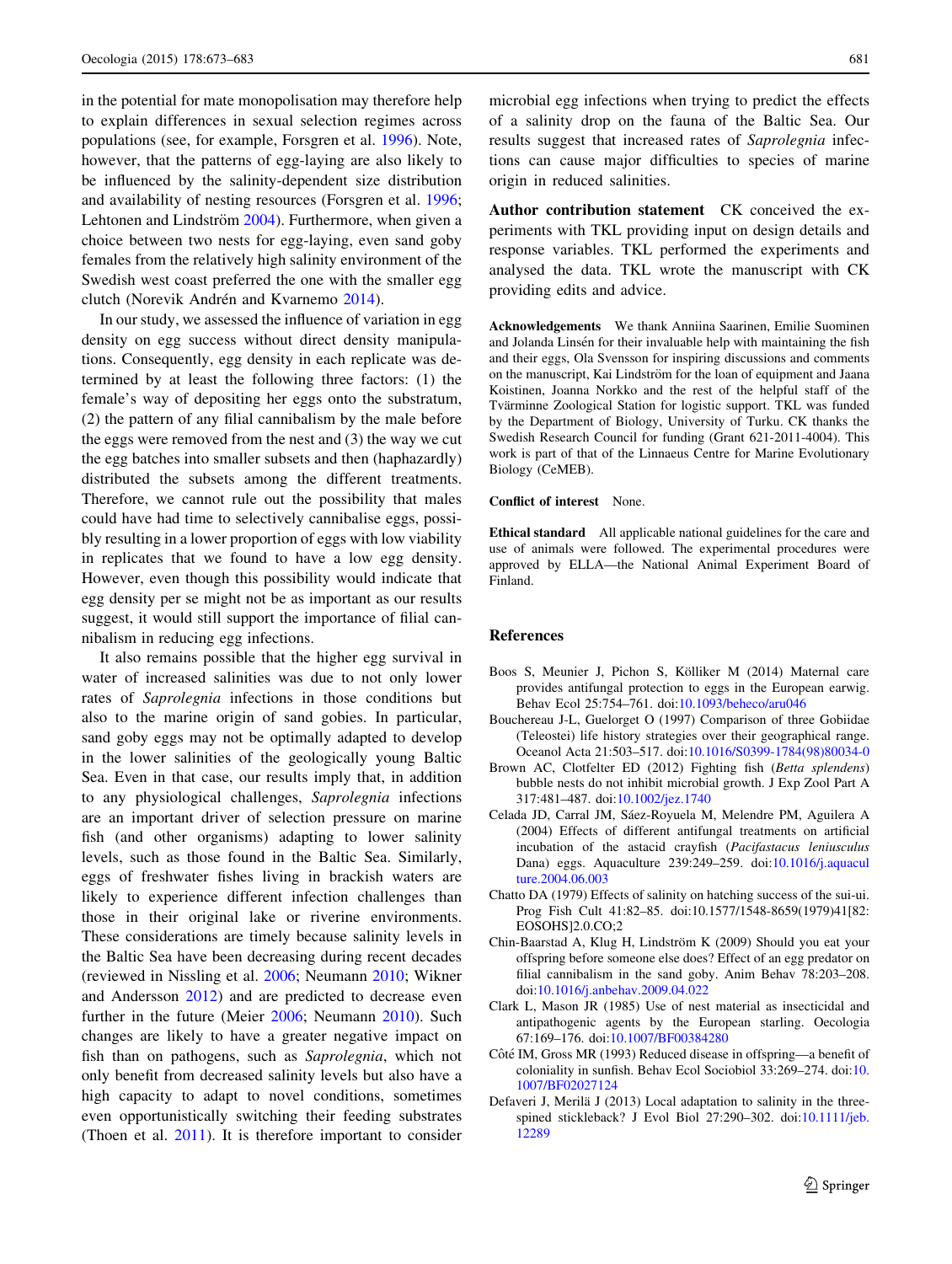- <span id="page-9-0"></span>Edgell P, Lawseth D, McLean WE, Britton EW (1993) The use of salt solutions to control fungus (Saprolegnia) infestations on salmon eggs. Prog Fish Cult 55:48–52. doi[:10.1577/1548-](http://dx.doi.org/10.1577/1548-8640(1993)055%3c0048:TUOSST%3e2.3.CO;2) [8640\(1993\)055](http://dx.doi.org/10.1577/1548-8640(1993)055%3c0048:TUOSST%3e2.3.CO;2)<0048:TUOSST>2.3.CO;2
- Elston DA, Moss R, Boulinier T, Arrowsmith C, Lambin X (2001) Analysis of aggregation, a worked example: numbers of ticks on red grouse chicks. Parasitology 122:563–569. doi[:10.1017/](http://dx.doi.org/10.1017/S0031182001007740) [S0031182001007740](http://dx.doi.org/10.1017/S0031182001007740)
- Fernández-Benéitez MJ, Ortiz-Santaliestra ME, Lizana M, Diéguez-Uribeondo J (2011) Differences in susceptibility to Saprolegnia infections among embryonic stages of two anuran species. Oecologia 165:819–826. doi:[10.1007/s00442-010-1889-5](http://dx.doi.org/10.1007/s00442-010-1889-5)
- Fonds M (1973) Sand gobies in the Dutch Wadden Sea (Pomatoschistus, Gobiidae, Pisces). Neth J Sea Res 6:417–478. doi[:10.1016/](http://dx.doi.org/10.1016/0077-7579(73)90001-X) [0077-7579\(73\)90001-X](http://dx.doi.org/10.1016/0077-7579(73)90001-X)
- Fonds M, Van Buurt G (1974) The influence of temperature and salinity on development and survival of goby eggs (Pisces, Gobiidae). Hydrobiol Bull 8:110–116. doi:[10.1007/BF02254911](http://dx.doi.org/10.1007/BF02254911)
- Forsgren E (1999) Sexual selection and sex roles in the sand goby. In: Almada VC, Oliveira RF, Gonçalves EJ (eds) Behaviour and conservation of littoral fishes. Instituto Superior de Psicologia Aplicada, Lisbon, pp 249–274
- Forsgren E, Kvarnemo C, Lindström K (1996) Mode of sexual selection determined by resource abundance in two sand goby populations. Evolution 50:646–654
- Gerking SD, Lee RM (1980) Reproductive performance of the desert pupfish (Cyprinodon n. nevadensis) in relation to salinity. Environ Biol Fish 5:375–378. doi[:10.1007/BF00005190](http://dx.doi.org/10.1007/BF00005190)
- Giacomello E, Marri L, Marchini D, Mazzoldi C, Rasotto MB (2008) Sperm-duct gland secretion of the grass goby Zosterisessor ophiocephalus exhibits antimicrobial activity. J Fish Biol 73:1823–1828. doi[:10.1111/j.1095-8649.2008.02069.x](http://dx.doi.org/10.1111/j.1095-8649.2008.02069.x)
- Hale RE (2008) Evidence that context-dependent mate choice for parental care mirrors benefits to offspring. Anim Behav 75:1283–1290. doi[:10.1016/j.anbehav.2007.09.034](http://dx.doi.org/10.1016/j.anbehav.2007.09.034)
- Heikkinen J, Mustonen SM, Eskelinenc P, Sundbergd L-R, Von Wright A (2013) Prevention of fungal infestation of rainbow trout (Oncorhynchus mykiss) eggs using UV irradiation of the hatching water. Aquacult Eng 55:9-15. doi[:10.1016/j.aquaeng.](http://dx.doi.org/10.1016/j.aquaeng.2013.01.001) [2013.01.001](http://dx.doi.org/10.1016/j.aquaeng.2013.01.001)
- Hesthagen IH (1977) Migrations, breeding and growth in Pomatoschistus minutus (Pallas) (Pisces, Gobiidae) in Oslofjorden, Norway. Sarsia 63:17–26
- Hussein MMA, Hatai K (2002) Pathogenicity of Saprolegnia species associated with outbreaks of salmonid saprolegniosis in Japan. Fish Sci 68:1067–1072
- Jansson B-O, Aneer G, Nellbring S (1985) Spatial and temporal distribution of the demersal fish fauna in a Baltic archipelago as estimated by SCUBA census. Mar Ecol Prog Ser 23:31–43
- Japoshvili B, Lehtonen TK, Wong BBM, Lindström K (2012) Repeatability of nest size choice and nest building in sand gobies. Anim Behav 84:913–917. doi[:10.1016/j.anbehav.2012.](http://dx.doi.org/10.1016/j.anbehav.2012.07.015) [07.015](http://dx.doi.org/10.1016/j.anbehav.2012.07.015)
- Järvi-Laturi M, Lehtonen TK, Pampoulie C, Lindström K (2008) Parental care behaviour of sand gobies is determined by habitat related nest structure. Behaviour 145:39–50. doi[:10.1163/](http://dx.doi.org/10.1163/156853908782687197) [156853908782687197](http://dx.doi.org/10.1163/156853908782687197)
- Karås P, Klingsheim V (1997) Effects of temperature and salinity on embryonic development of turbot (Scophthalmus maximus L.) from the North Sea, and comparisons with Baltic populations. Helgoländer Meeresun 51:241-247. doi:[10.1007/BF02908710](http://dx.doi.org/10.1007/BF02908710)
- Kitancharoen N, Hatai K, Yamamoto A (1997) Aquatic fungi developing on eggs of Salmonids. J Aquat Anim Health 9:314-316. doi:[10.1577/1548-8667\(1997\)009](http://dx.doi.org/10.1577/1548-8667(1997)009%3c0314:AFDOEO%3e2.3.CO;2)<0314:AFDOEO> [2.3.CO;2](http://dx.doi.org/10.1577/1548-8667(1997)009%3c0314:AFDOEO%3e2.3.CO;2)
- Klug H, Lindström K (2008) Hurry-up and hatch: selective filial cannibalism of slower developing eggs. Biol Lett 4:160–162. doi[:10.1098/rsbl.2007.0589](http://dx.doi.org/10.1098/rsbl.2007.0589)
- Klug H, Lindström K, St Mary CM (2006) Parents benefit from eating offspring: density-dependent egg survivorship compensates for filial cannibalism. Evolution 60:2087–2095. doi[:10.1111/j.0014-](http://dx.doi.org/10.1111/j.0014-3820.2006.tb01846.x) [3820.2006.tb01846.x](http://dx.doi.org/10.1111/j.0014-3820.2006.tb01846.x)
- Knouft JH, Page LM, Plewa MJ (2003) Antimicrobial egg cleaning by the fringed darter (Perciformes: percidae: Etheostoma crossopterum): implications of a novel component of parental care in fishes. Proc R Soc Lond B 270:2405–2411. doi:[10.1098/rspb.](http://dx.doi.org/10.1098/rspb.2003.2501) [2003.2501](http://dx.doi.org/10.1098/rspb.2003.2501)
- Kraak SBM (1996) Female preference and filial cannibalism in Aidablennius sphynx (Teleostei, Blenniidae); a combined field and laboratory study. Behav Process 36:85–98. doi[:10.1016/](http://dx.doi.org/10.1016/0376-6357(95)00019-4) [0376-6357\(95\)00019-4](http://dx.doi.org/10.1016/0376-6357(95)00019-4)
- Kvarnemo C (1994) Temperature differentially affects male and female reproductive rates in the sand goby: consequences for operational sex ratio. Proc R Soc Lond B 256:151–156. doi:[10.](http://dx.doi.org/10.1098/rspb.1994.0063) [1098/rspb.1994.0063](http://dx.doi.org/10.1098/rspb.1994.0063)
- Lategan MJ, Torpy FR, Gibson LF (2004) Biocontrol of saprolegniosis in silver perch Bidyanus bidyanus (Mitchell) by Aeromonas media strain A199. Aquaculture 235:77–88. doi:[10.](http://dx.doi.org/10.1016/j.aquaculture.2003.09.014) [1016/j.aquaculture.2003.09.014](http://dx.doi.org/10.1016/j.aquaculture.2003.09.014)
- Lehtonen TK (2012) Signal value of male courtship effort in a fish with paternal care. Anim Behav 83:1153–1161. doi:[10.1016/j.](http://dx.doi.org/10.1016/j.anbehav.2012.01.040) [anbehav.2012.01.040](http://dx.doi.org/10.1016/j.anbehav.2012.01.040)
- Lehtonen T, Lindström K (2004) Changes in sexual selection resulting from novel habitat use in the sand goby. Oikos 104:327–335. doi[:10.1111/j.0030-1299.2004.12489.x](http://dx.doi.org/10.1111/j.0030-1299.2004.12489.x)
- Lehtonen TK, Lindström K (2007) Mate compatibility, parental allocation and fitness consequences of mate choice in the sand goby Pomatoschistus minutus. Behav Ecol Sociobiol 61:1581–1588. doi[:10.1007/s00265-007-0390-6](http://dx.doi.org/10.1007/s00265-007-0390-6)
- Lindström K  $(1998)$  Effects of costs and benefits of brood care on filial cannibalism in the sand goby. Behav Ecol Sociobiol 42:101–106. doi:[10.1007/s002650050417](http://dx.doi.org/10.1007/s002650050417)
- Lissåker M, Svensson O (2008) Cannibalize or care? The role of perceived paternity in the sand goby, Pomatoschistus minutus. Behav Ecol Sociobiol 62:1467–1475. doi:[10.1007/s00265-008-0576-6](http://dx.doi.org/10.1007/s00265-008-0576-6)
- Lissåker M, Kvarnemo C, Svensson O (2003) Effects of a low oxygen environment on parental effort and filial cannibalism in the male sand goby, Pomatoschistus minutus. Behav Ecol 14:374–381. doi[:10.1093/beheco/14.3.374](http://dx.doi.org/10.1093/beheco/14.3.374)
- Little TJ, Perutz M, Palmer M, Crossan C, Braithwaite VA (2008) Male three-spined sticklebacks Gasterosteus aculeatus make antibiotic nests: a novel form of parental protection? J Fish Biol 73:2380–2389. doi[:10.1111/j.1095-8649.2008.02086.x](http://dx.doi.org/10.1111/j.1095-8649.2008.02086.x)
- Marchinko KB, Schluter D (2007) Parallel evolution by correlated response: lateral plate reduction in threespine stickleback. Evolution 61:1084–1090. doi[:10.1111/j.1558-5646.2007.00103.x](http://dx.doi.org/10.1111/j.1558-5646.2007.00103.x)
- Marking LL, Rach JJ, Schreier TM (1994) American Fisheries Society evaluation of antifungal agents for fish culture. Prog Fish Cult 56:225-231. doi[:10.1577/1548-8640\(1994\)056](http://dx.doi.org/10.1577/1548-8640(1994)056%3c0225:AFSEOA%3e2.3.CO;2)<0225: [AFSEOA](http://dx.doi.org/10.1577/1548-8640(1994)056%3c0225:AFSEOA%3e2.3.CO;2)>2.3.CO;2
- Meier HEM (2006) Baltic Sea climate in the late twenty-first century: a dynamical downscaling approach using two global models and two emission scenarios. Clim Dynam 27:39–68. doi[:10.1007/](http://dx.doi.org/10.1007/s00382-006-0124-x) [s00382-006-0124-x](http://dx.doi.org/10.1007/s00382-006-0124-x)
- Miller PJ (1986) Gobiidae. In: Whitehead PJP (ed) Fishes of the north-eastern Atlantic and the Mediterranean, vol3. UNESCO, Paris, pp 1019–1085
- Neumann T (2010) Climate-change effects on the Baltic Sea ecosystem: a model study. J Mar Syst 81:213–224. doi:[10.](http://dx.doi.org/10.1016/j.jmarsys.2009.12.001) [1016/j.jmarsys.2009.12.001](http://dx.doi.org/10.1016/j.jmarsys.2009.12.001)